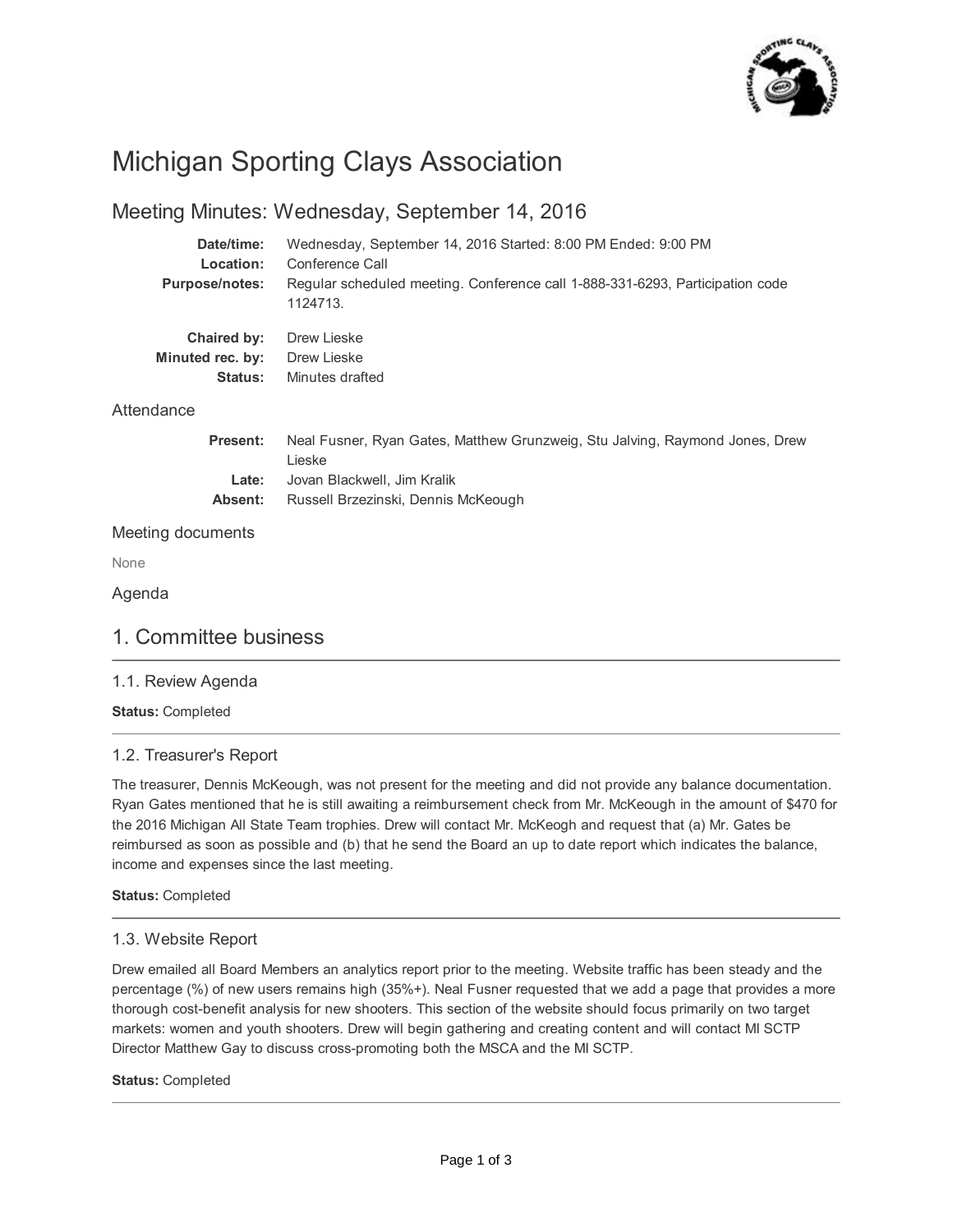

# 2. OLD BUSINESS

### 2.1. Hall of Fame - By Laws Amendment

Discussion of amending and approving by-laws to reflect a service distinction as part of the MSCA Hall of Fame.

Jovan to send drafted article to Board Members by end of day on Thursday September 15, 2016.

#### **Status:** Parked

### 2.2. Director Terms Expiring

The following three directors have terms expiring December 31, 2016:

- Jovan Blackwell
- Dennis McKeough
- Raymond Jones

Discussion of the aforementioned directors willingness to re-run for the 2017-2019 term, and potentially other candidates as well.

Jovan is willing to re-run on an "as needed" basis pending the amount of interest from other MSCA members. Raymond Jones has elected to take a term off and will not be a candidate on the ballot. Due to Dennis McKeough's absence, his candidacy status is unknown.

**Status:** Completed

# 3. NEW BUSINESS

### 3.1. 2017 MSCA Shoot Schedule

Discussion of the timeline and deadlines for clubs to submit 2017 NSCA registered shoot dates.

Drew will send letters via email and USPS mail to all clubs with details on submitting NSCA shoot dates for the 2017 calendar year. Clubs will have the opportunity to submit their desired dates either electronically via the MSCA website or via mail. The board voted on an **October 31, 2016** deadline for all submissions. Once all dates have been received, the 2017 calendar will be drafted. Any conflicts will be reviewed by the Board and resolved.

**Status:** Completed

### 3.2. Caledonia Sportsman's Club

Drew was contacted by Mr. Michael Keyes of Caledonia Sportsmen's Club. This is the club that had several complaints regarding not changing their targets for their NSCA events, as well as allowing groups of 2 to score themselves.

Mr. Keyes kindly commented that he had thought that changing (tilting, raising, lowering, etc.) approximately 85% of the machines as well as some of the station positions would suffice. He feels that his grounds, infrastructure and help restrict his ability to present a true "VIRGIN" course. He has canceled his remaining NSCA events at his club due to the complaints he has received.

Stu Jalving provided feedback on his experiences at Caledonia Sportsman's Club. He stated that he believed the complaints to be accurate for the most part, and that the presentations were not significantly varied from the club's